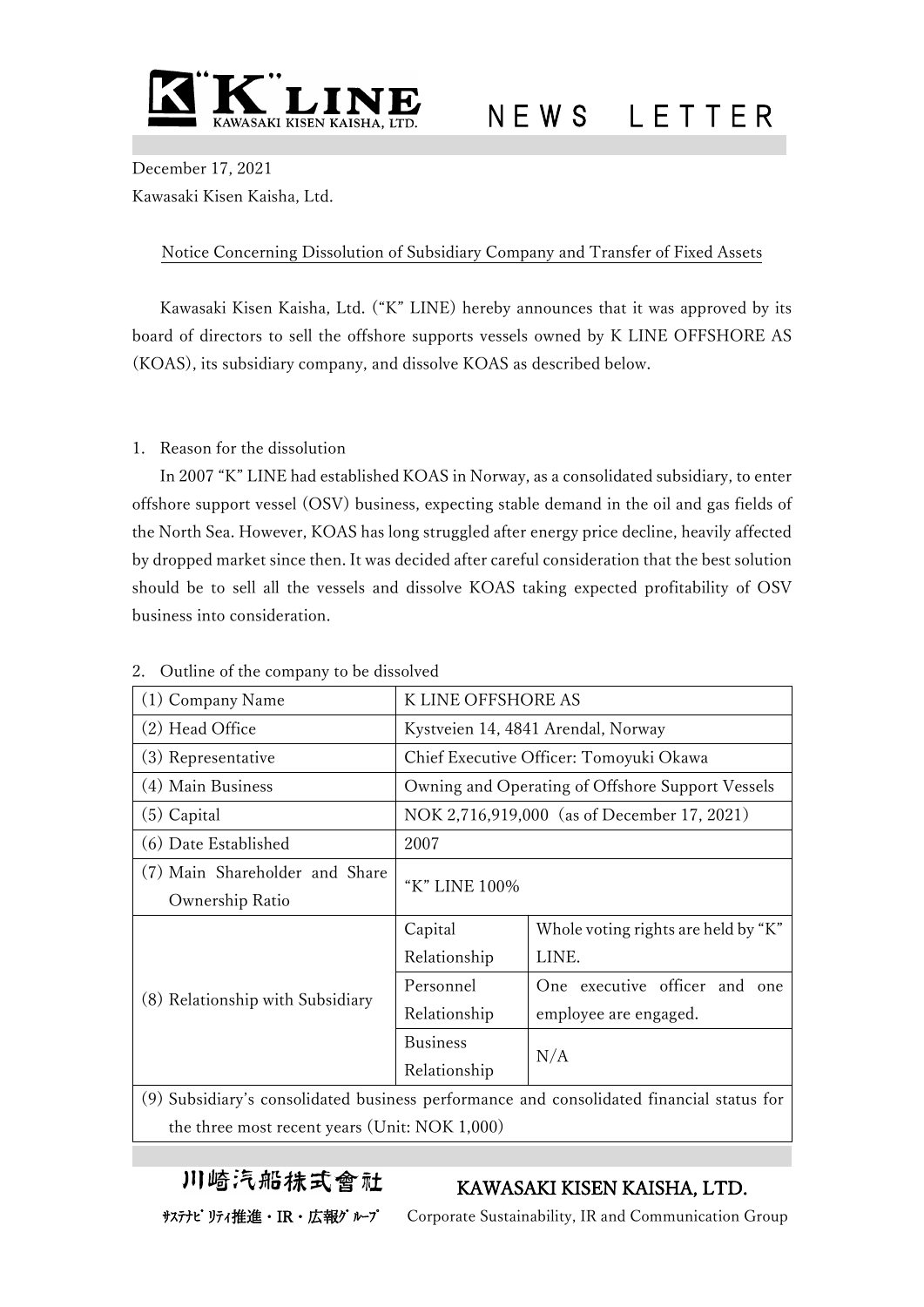

| Reporting period for Year Ended   | March 2019      | March 2020              | March 2021          |
|-----------------------------------|-----------------|-------------------------|---------------------|
| Net Assets                        | 768,723         | 915,116                 | 873,358             |
| <b>Total Assets</b>               | 2,182,777       | 2,351,277               | 1,956,960           |
| Net Assets per Share (NOK)        | 365             | 398                     | 348                 |
| Sales                             | 318,017         | 421,570                 | 300,715             |
| <b>Operating Profit</b>           | ▲84,814         | 11,011                  | ▲89,303             |
| Ordinary Profit                   | ▲203,629        | $\blacktriangle$ 43,606 | ▲134,058            |
| Net Income attributable to owners | ▲346,014        | ▲43,606                 | $\triangle$ 256,758 |
| of parent                         |                 |                         |                     |
| Net Income per Share (NOK)        | $\triangle$ 164 | $\blacktriangle$ 19     | $\triangle 102$     |

For reference:

As of March 31, 2019, NOK 1 = JPY 12.85

As of March 31, 2020, NOK 1 = JPY 10.26

As of March 31, 2021, NOK 1 = JPY 12.96

3. Details of fixed assets (vessels) to be transferred

4 PSV's (Platform Supply Vessel)

2 AHTS's (Anchor Handling Tug Supply Vessel)

\*The primary function for PSV is transportation of materials and fuels to and from offshore oil and gas rigs, and AHTS specializes in towing and relocating oil rigs, and handling anchors for oil rigs.

\*"K" LINE refrains from disclosing the name of transferee, transfer value and book value of the subject assets at the request of the transferee. There is no capital relationship nor business relationship with the transferee to be noted, and "K" LINE and its group companies are not considered to be the related parties of the transferee.

| (1) Ownership of the share<br>before dissolution | NOK 2,716,919,000 (as of December 17, 2021) |  |
|--------------------------------------------------|---------------------------------------------|--|
|                                                  | (Number of voting rights $: 2,716,919$ )    |  |
|                                                  | (Proportion of voting rights held: 100%)    |  |
| (2) Ownership of the share<br>after dissolution  | $NOK -$                                     |  |
|                                                  | (Number of voting rights $\cdot$ -)         |  |
|                                                  | (Proportion of voting rights held: -%)      |  |

4. Overview of ownership of the share

KAWASAKI KISEN KAISHA, LTD.

川崎汽船抹式會社

サステナビリティ推進・IR・広報グループ Corporate Sustainability, IR and Communication Group